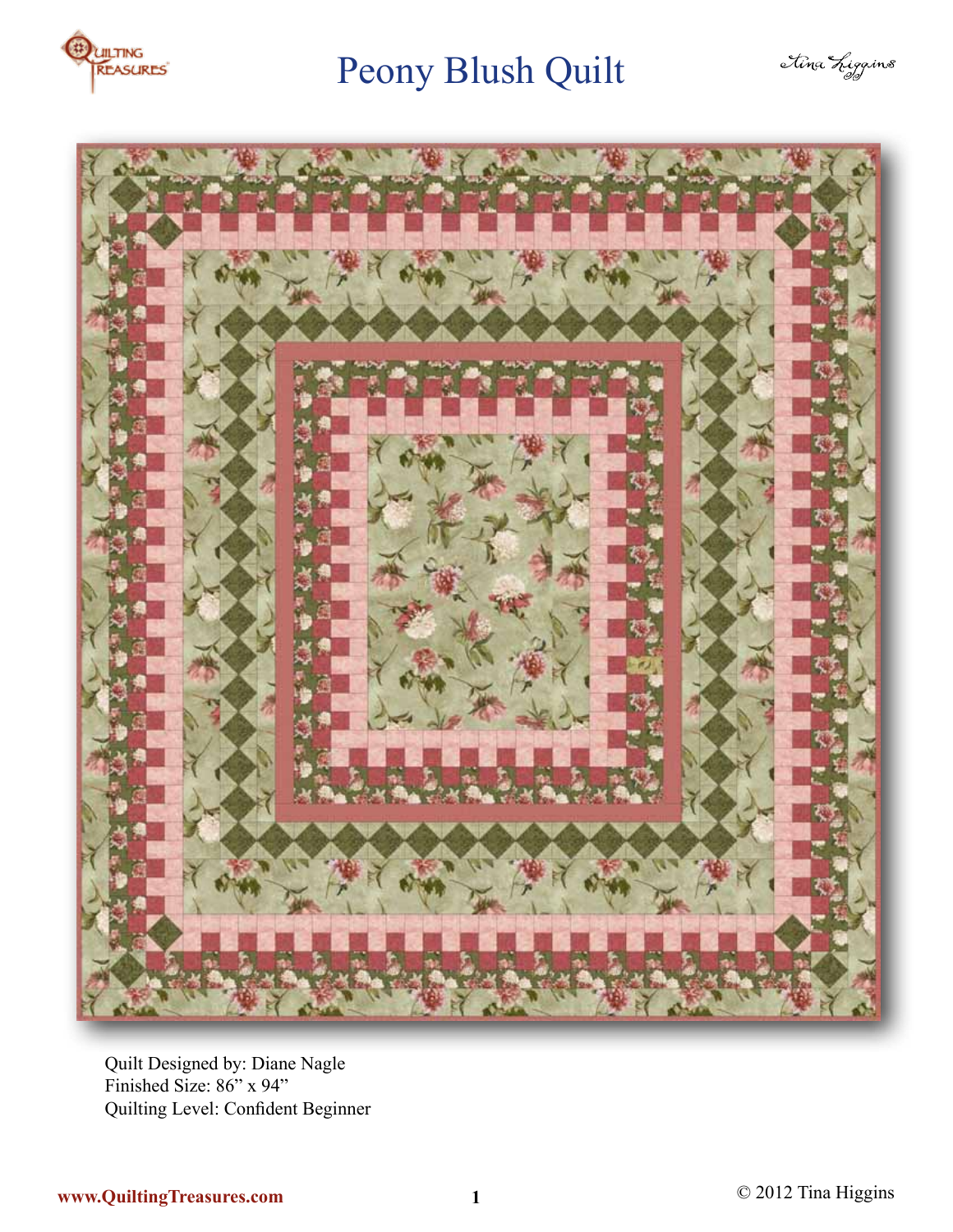















45774 D 45777 D 45775 P



| <b>FABRIC</b><br><b>REQUIREMENTS</b> |                |
|--------------------------------------|----------------|
| Design                               | Yards          |
| 45771 H                              | $3\frac{5}{8}$ |
| 45774 D                              | $1\frac{1}{4}$ |
| 45777 D<br>(inc binding)             | $1\frac{1}{8}$ |
| 45775 P                              | $1\frac{5}{8}$ |
| 45772 F                              | $1\frac{3}{4}$ |
| 45774 F                              | $\frac{3}{4}$  |
| 45775 H                              | $\frac{3}{4}$  |
| 45774 F<br>(backing)                 | 8              |

# **Fabric G 45775H Light green tonal**

• (9) strips 2 **⅞**" x **WOF**. Sub cut (116) 2 **⅞**" squares, cut once on diagonal. Square in Square block.

## **Backing Options:**

#### **45774F Dark Green Above**

or **22086EA** - 3 Yards

• 108" width backing from Back to Basics II

## **Block Assembly:**

## **Keyboard Block: 8 ½" unfinished.**

Sew together lengthwise, a Fabric B and E  $2\frac{1}{2}$ " strip to make strip set as shown in Diagram 1. Repeat to make 7 strip sets and set aside all but one for now. Press to dark. Cross cut (2)  $2 \frac{1}{2}$ " x 4  $\frac{1}{2}$ " units a.



Sew a Fabric E 2  $\frac{1}{2}$ " x 4  $\frac{1}{2}$ " rectangle to the right side of each unit a as shown, to complete unit b.



Make 2

# **Cutting:**

**WOF** = Width Of Fabric

# **Fabric A 45771H Light green large floral**

- (3) strips 2 ½" x **WOF**. Border 2.
- (4) strips 4 ½" x **WOF**. Border 4 sides.
- (4) strips 6 ½" x **WOF**. Border 4 top and bottom.
- (9) strips 3 ½" x **WOF**. Outside borders.
- (1) 24  $\frac{1}{2}$ " x 32  $\frac{1}{2}$ " rectangle. Center Block.

## **Fabric B 45774D Dark Pink tonal**

• (14) strips 2 ½" x **WOF**. Keyboard blocks.

## **Fabric C 45777D Med Pink print**

• (5) strips 2 ½" x **WOF**. Border 1. • (10) strips 2 ½" x **WOF** for binding.

# **Fabric D 45774F Dark Green**

• (6) strips 3 **⅜**" x **WOF**. Sub cut (62) 3 **⅜**" squares. Square in Square block.

# **Fabric E 45775P Pink**

• (7) strips 2 ½" x **WOF**. Keyboard Blocks • (7) strips  $4\frac{1}{2}$ " x **WOF**. Sub cut (100)  $2\frac{1}{2}$ " x  $4\frac{1}{2}$ " rectangles. Keyboard blocks. • (1) strip 2 **⅞**" x**WOF**. Sub cut (8) 2 **⅞**" squares, cut

once on diagonal. Square in Square block.

# **Fabric F 45772F Dark Green large floral**

• (7) strips 2 ½" x **WOF**. Keyboard blocks • (7) strips  $4\frac{1}{2}$ " x **WOF**. Sub cut (112)  $2\frac{1}{2}$ " x  $4\frac{1}{2}$ " rectangles. Keyboard blocks. • (4) 4 ½" squares. Inner Keyboard block corner squares.

# **www.QuiltingTreasures.com 2**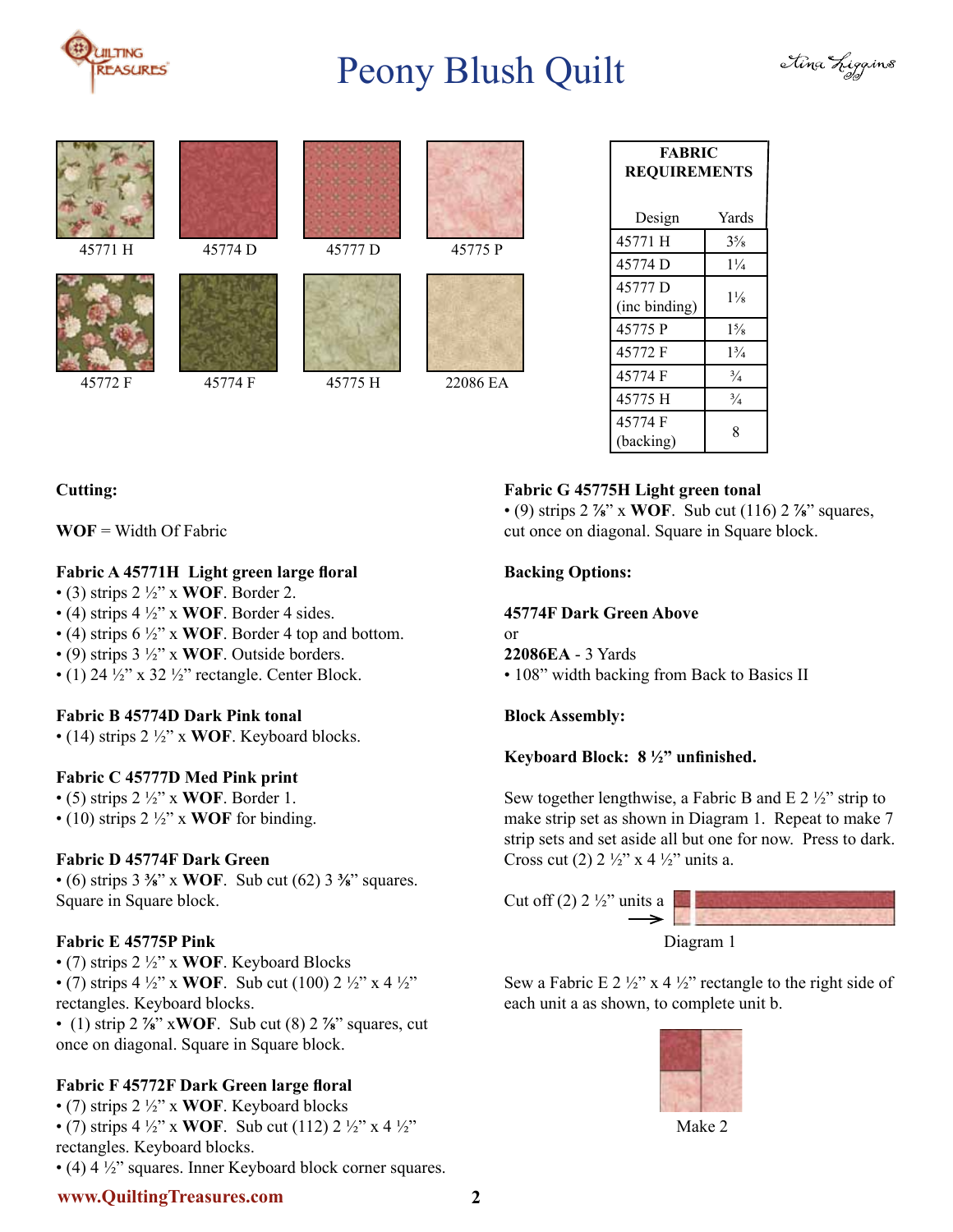



Sew two units b together side by side for the pink half of the block as shown



Repeat this process, sewing a Fabric B to the bottom of an F 2  $\frac{1}{2}$ " strip to make strip set shown in diagram 2. Make 7 strip sets, and set all but one aside. Cross cut (2)  $2 \frac{1}{2}$ " x 4  $\frac{1}{2}$ " units c, and sew a Fabric F  $2 \frac{1}{2}$ " x 4  $\frac{1}{2}$ " rectangle to the left side of unit c, making unit d. Sew two units d together to make the green half of the block.



Sew the green half to the top of the pink half to complete the block. Repeat this process using the remaining strip sets to make 48 blocks.



# **Inside Corner Block: 8 ½" unfinished**

Using remaining strip sets and directions for the Keyboard block, make (2) units d, and (1) unit a. Sew a Fabric E 2  $\frac{1}{2}$ " x 4  $\frac{1}{2}$ " rectangle to the left side of a unit a to make unit e.



Unit e.

Sew a Fabric F 4  $\frac{1}{2}$ " square to the left side of a unit d. This is the top half of the block. Now sew a rotated unit d to the left side of a rotated unit e as shown for the bottom half. Sew the top half to the bottom half to complete the block. Make 4.



Bottom half of block.

## **Square in a Square Block: 4 ½" unfinished**

Sew a Fabric G 2 **⅞**" triangle, long sides to all four sides of a Fabric D 3 **⅜**" square.



Sew a Fabric E 2 **⅞**" triangle, long sides to all four sides of a Fabric D 3 **⅜**" square.



## **Outside Corner Block: 8 ½" unfinished**

Using remaining strip sets and directions for the Keyboard block, make (2) units d. Sew a unit d to the right side of a Fabric G/D Square in a Square Triangle to complete top half of the block. Sew a rotated unit d to the left side of a Fabric E/D Square in a Square block for the bottom half of the block. Sew the top half to the bottom half to complete block. Make 4.